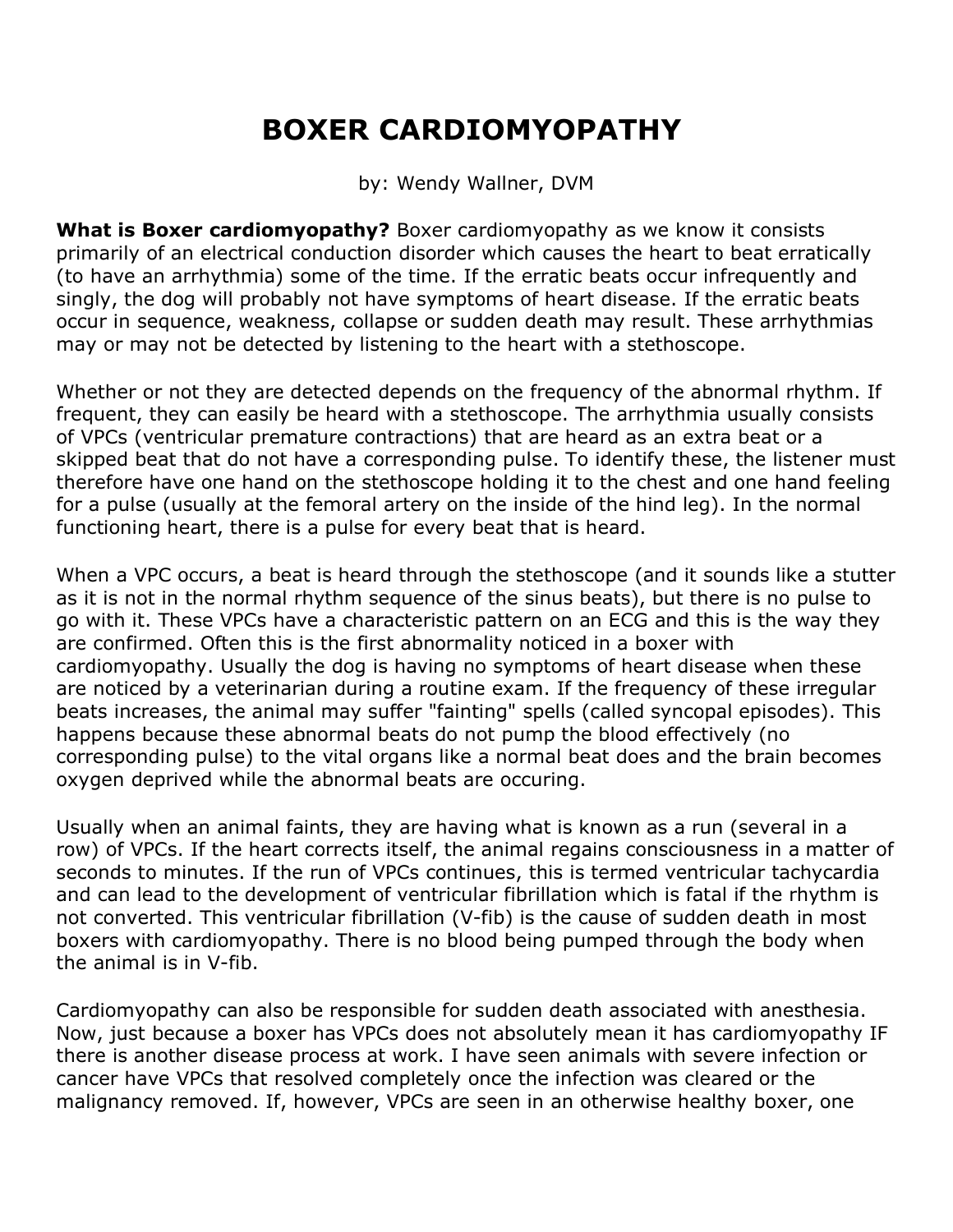would have a high index of suspicion for cardiomyopathy because of the prevalence of the disease in the boxer breed.

Some boxers with cardiomyopathy will enter another phase of disease where the ventricles of the heart start to dilate. At this time it is unclear whether this is a progression of the electrical conduction disorder, a separate disease more like that seen in other large breed dogs, or a subset of boxer CM that is not necessarily a progression of the previously arrhythmic dogs. With this condition, the walls of the heart become thin, the heart muscle weakens and these animals can show symptoms of heart failure such as coughing (from lung congestion) and/or fluid retention in the abdomen (ascites) depending on which side of the heart is most affected.

In time as the heart becomes very enlarged it begins to be an inefficient pump and dogs so affected may require numerous medications to keep the heart functioning well enough to sustain life. Still, most boxers affected with cardiomyopathy will ultimately die of their arrhythmia, not of congestive heart failure. The only way to definitively make the diagnosis of cardiomyopathy is to have a veterinary pathologist evaluate tissue samples from the heart muscle after death.

**How is it diagnosed?** The best way to evaluate a boxer for arrhythmia is to use a 24 hour ECG called a Holter monitor. While an ECG can pick up arrhythmias if they are very frequent, the Holter is much better at doing so. It will tell you if your dog has VPCs, whether they are frequent or infrequent, single or multiple, from a single focus in the heart or from several sites.

Not enough boxers have been studied to know if a small number of VPCs may be normal, but what is known is that most boxers that go on to die of cardiomyopathy have many VPCs in a 24 hour period (hundreds to thousands) and that they have runs of ventricular tachycardia. The Holter monitor allows us to identify dogs who may have problems due to these runs of VPCs. For example, most asymptomatic animals have single VPCs interspersed with their normal beats throughout the 24 hour period. If a Holter shows many clusters or runs of VPCs, this means that this animal may be at higher risk for syncope or sudden death and can affect how the dog is treated (with antiarrhythmic drugs, for example).

Comparing statistics for ECG and Holter, it becomes evident why the Holter is superior in detecting subtle arrhythmias. The average 3 minute ECG provides the cardiologist with only 240 beats compared with 90,000 to 110,000 on the average Holter tape. Studies from human medical literature claim that individuals with more than 3000 VPCs in 24 hours have a 29% chance of having a normal random ECG, those with 1000-3000 VPCs in 24 hours have a 50% chance of having a normal random ECG and those with less than 300 VPCs have almost a 100% chance of having a normal random ECG. This is why so many affected boxers have normal random ECGs. ECG data is meaningless unless it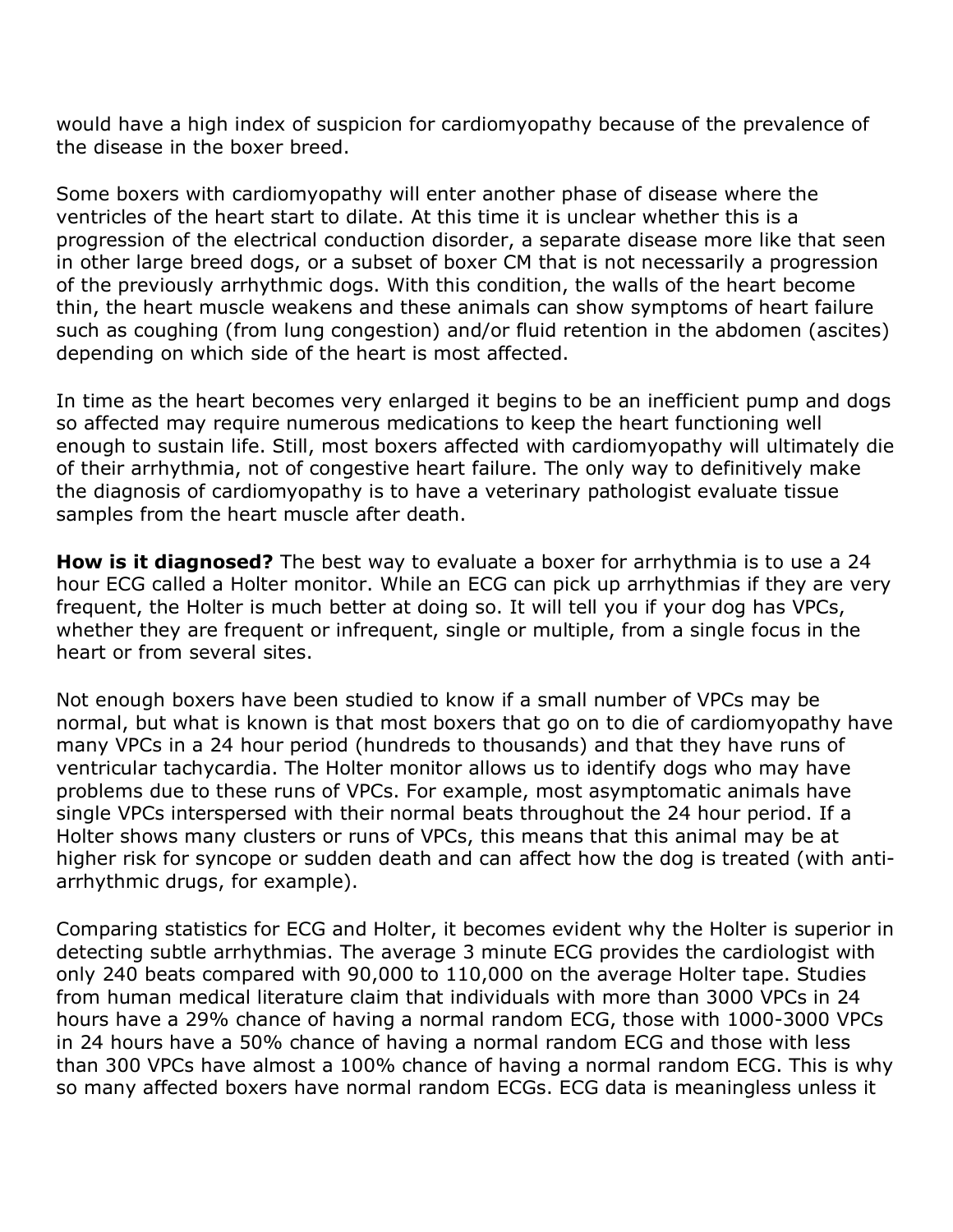## is abnormal!

**Why not use Echo?** Since boxer CM is a disease characterized primarily by arrhythmias, Echo is not the method of choice to make a diagnosis of CM. An echocardiogram is useful to determine if the heart is contracting properly. It will also help detect and identify the source of any murmurs that may have been heard on auscultation with a stethoscope by allowing visualization of the heart valves and blood flow patterns through those valves. It can be used to rule out the inherited condition of sub-aortic stenosis (SAS) which is known to affect the boxer and can also lead to sudden death.

It can also show whether or not there is any enlargement of the heart chambers or any thinning (as seen in dilated cardiomyopathy) or thickening (as seen in hypertrophic cardiomyopathy) of the heart muscle walls. It is not a good tool for detecting an arrhythmia, unless the arrhythmia is very frequent. Most boxers with CM will have normal echocardiograms unless they also have SAS or have the type of CM (progression, different disease or subset?) that causes dilatation of the ventricles.

**What about supplementing with L-Carnitine?** It has been shown that dogs on commercial diets have adequate amounts of L-carnitine in their plasma and that 80% of dogs with cardiomyopathy that have a deficiency of L-carnitine in the heart muscle have normal to increased L-carnitine levels in their blood. Although there has been a correlation between two sibling boxers with dilated cardiomyopathy and a response to supplementation with the L-carnitine, many more boxers have shown no improvement with supplemental L-carnitine. The two sibling boxers were found not to have a deficiency of carnitine in the diet, but most likely had an inability to utilize the carnitine present in their blood and to transport it into the heart cells where it must be actively concentrated so that it can be used for fatty acid metabolism, generation of energy and detoxification of certain metabolic compounds.

These dogs most likely had an inherited defect of the membrane transport of L-carnitine. While supplementation with L-carnitine improved the contractility of these dogs and caused a temporary improvement, it did not decrease their arrhythmias. One of these dogs eventually died due to ventricular arrhythmia, the other due to an apparent sudden onset of Addison's disease. Both parents were also affected with CM, but died before treatment with L-carnitine could be evaluated. (Keene, 1991)

**Historical Perspectives** This condition was identified and defined by Dr. Neil Harpster back in the late 60s and early 70s. The first paper was published in 1983 and was the result of examination of 64 boxers over a 15 year period with varying presentations of the condition. He described it as being quite different from other large and giant breed cardiomyopathies as had been characterized in the Doberman and Great Dane in that the hearts of the affected boxers showed an absence of dilitation of the ventricles, the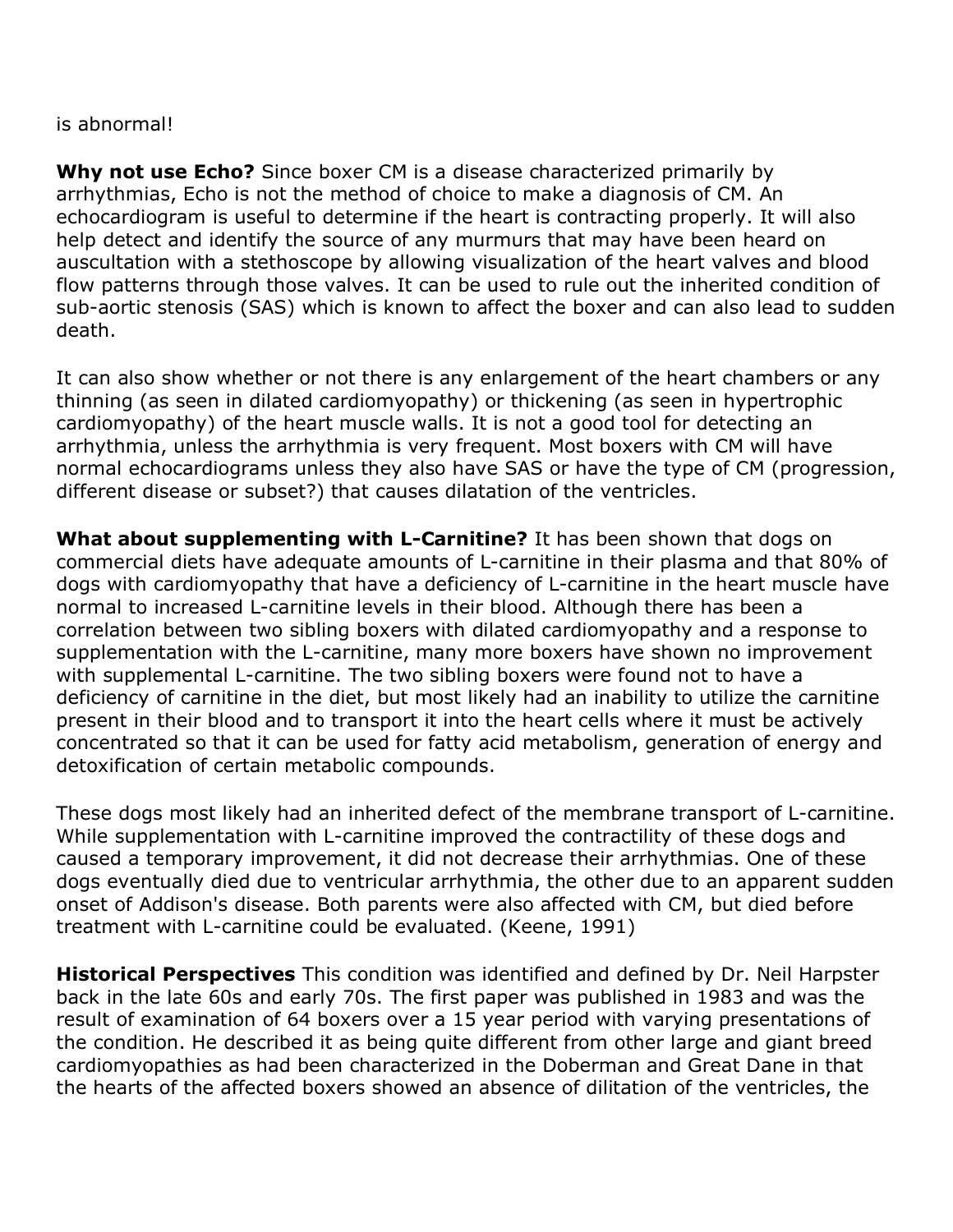dogs rarely suffered from atrial fibrillation and the heart muscle showed extensive changes histologically on post mortem exam.

The disease was characterized as a cardiomyopathy based on the human nomenclature which calls myocardial disorders for which no specific cause can be found "primary cardiomyopathies". Because the dogs that Harpster studied were closely related, he proposed an inherited origin for the condition. In the original group of 64 dogs studied, Dr. Harpster found a slight male predisposition (57.8%) and an age range of 1-15 years with only 15.6% of the dogs less than 6 years of age and 25% over the age of 10. The average age at the time of diagnosis was 8.2 years. (In a 1991 report which added another 48 dogs to the original study, the average age at diagnosis dropped to 6.9 years.)

Dr. Harpster divided the 64 dogs into 3 categories based on the clinical features of their disease. The first category included dogs who had no clinical signs of disease. The second group had occasional episodes of fainting or weakness usually after a stressful event but were otherwise completely normal. The third group included dogs with signs of heart failure. The most common finding on the physical exams of all of these dogs was the presence of a cardiac arrhythmia. ECG findings consistently showed ventricular premature beats (VPCs) occurring singly, in pairs and in runs and episodes of ventricular tachycardia. The portions of ECG which did not show these abnormal beats appeared normal.

Of the 64 dogs in the original study, only 18 were presented for necropsy. All of the hearts had extensive and diffusely distributed changes in the myocardium (heart muscle tissue). The changes included the presence of cells that are not normally seen in heart muscle, the replacement of muscle tissue by fibrous tissue (scarring) and infiltration of fat into the muscle tissue. (Harpster, 1983,1991)

**The Present** While Dr. Harpster saw equal numbers of each of the 3 categories of boxer CM, we now seem to see more boxers in the first 2 categories and very few with signs of congestive heart failure. Dr. Kate Meurs at The Ohio State University, currently the most active researcher in regard to boxer CM and the recipient of the recent ABC/AKC grant, has placed that number at probably less than 10%. This may be due to increased awareness of the condition on the part of boxer owners and veterinarians and an increasing number of "normal" or at least asymptomatic boxers being critically evaluated for the presence of arrhythmias.

A few years ago, upon my appointment to the ABC's Health and Research Committee, I came up with a protocol for heart testing for boxers. These guidelines were published in the ABC News Bulletin in December of 1996. The recommendations were as follows:

- Minimum Heart Screening for boxers involved in breeding programs and/or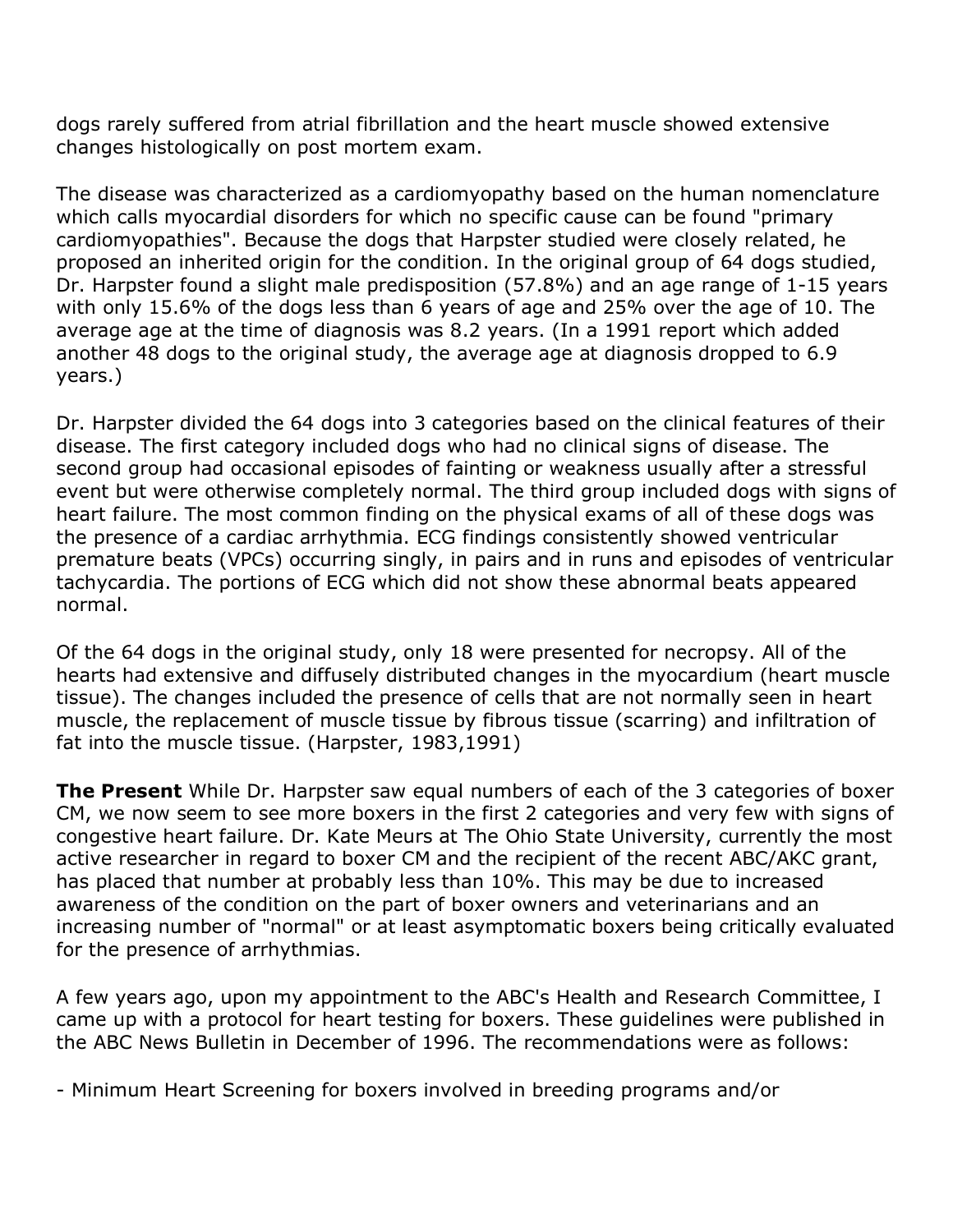performance events:

- Age 1 year: auscultation by a board certified veterinary cardiologist (If arrhythmia detected - Holter exam; if murmur detected - Echocardiogram) Rationale: One year is the accepted time for clearance of sub-aortic stenosis. This auscultation screening could be performed at the national specialty and at individual breed club's specialty shows for a nominal fee. Any dogs with murmurs would be referred to a cardiologist in their area for further workup.

- Age 2 years: Holter monitor, auscultation (Echo if murmur detected) Rationale: The 2 year check would occur before the animal was used for breeding (at least extensively) and would be useful in detecting dogs with early arrhythmias before they are bred. In some dogs, arrhythmias have been detected as early as 12 weeks of age.

- Age 5 years: Holter monitor, auscultation (Echo if murmur detected) Rationale: By 5 years, many animals would show signs of arrhythmia if they were going to develop CM, since the arrhythmia often precedes clinical disease by several years.

The main purpose of these screens was to develop a database which could be analyzed and related to causes of death in dogs so that some sort of standardized system of interpreting the holter results could be determined. Not only would it help to identify and eliminate dogs with SAS from breeding programs, it would also help identify and eliminate those asymptomatic boxers with very large numbers of VPCs. It was never intended to eliminate any and all dogs with VPCs from breeding programs. There simply is not enough information available to use the results in this manner.

If large numbers of boxers are not holtered and followed over time, there never will be a database large enough to provide meaningful holter results. If this is the case, we are at the mercy of the only other test that will identify boxer CM - a genetic marker for the disease. Unfortunately, this type of test can take decades to establish. Since we know that the hallmark of boxer CM is arrhythmia and that the Holter is the best tool to detect arrhythmia, it is the only method we currently have to try to evaluate our breeding stock before they have produced offspring.

While there currently are no concrete numbers to identify normal vs. abnormal dogs, the Holter is still extremely important in identifying those grossly abnormal dogs with hundreds or thousands of VPCs who are asymptomatic and would otherwise be unknowingly reproduced. Until many Holtered dogs have been followed into old age and their medical histories analyzed and causes of death determined, we will not know the true significance of lower numbers of VPCs. We can, however, use all information obtained through Holter testing responsibly by slanting a breeding program toward those boxers that seem less affected.